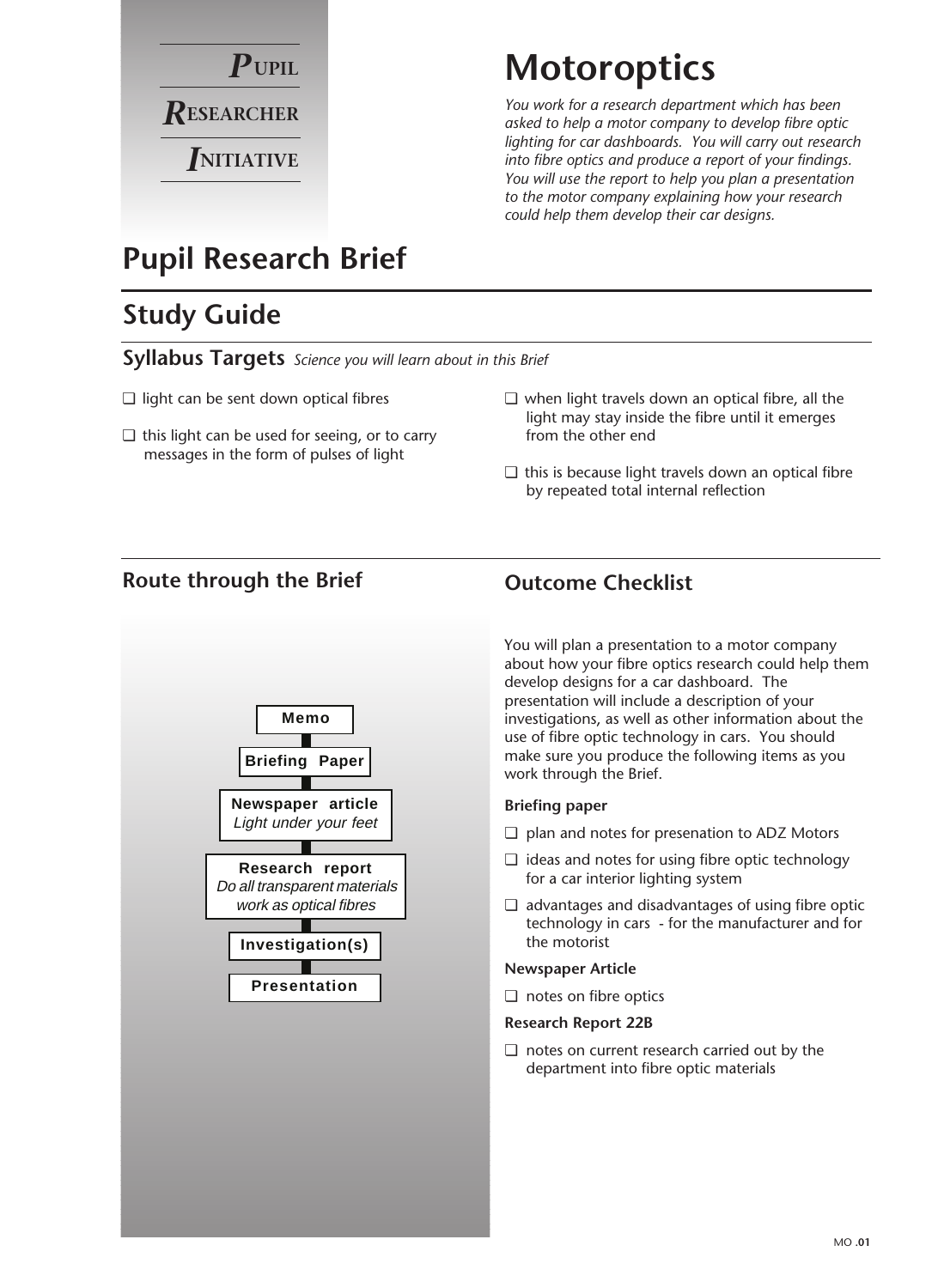# **Memorandum**

## **Department of Applied Physics**

| From:    | Professor Mundella                          |
|----------|---------------------------------------------|
| To:      | Senior Investigators, Optics Research Group |
| Subject: | <b>Collaboration with ADZ Motors</b>        |

**Date:**

At a recent trade conference I had a meeting with Sarita Nessim, Technical Manager for ADZ Motors, a company specialising in making cars and vans at the cheaper end of the market. They want to develop a new, robust, reliable 4-wheel drive vehicle for both off-road and general road use. It will not be as sophisticated as existing off-road vehicles, and it will need to be much cheaper to be attractive to a different sector of the market than the usual 4 wheel drive car buyers.

The car needs to have the minimum number of components to help to keep the cost down, and so that there is as little as possible that can go wrong. Ms Nessim suggested that we act as lighting consultants, carrying out research to help ADZ develop ideas for a cheap and reliable interior lighting system for the car.

As a result of our meeting, we have been asked to make a short presentation to the ADZ Technical Manager and her team next week, outlining the way we might go about the research.

She asked us to start by looking at the lighting of the dashboard. In existing ADZ cars, this is normally done with several light bulbs, wired in parallel. This is expensive because of the cost of wiring, and bulbs are likely to fail (particularly if the car is driven over rough ground). I suggested fibre optics as an alternative, and explained the benefits to Ms Nessim, who seemed quite keen on the idea. However, this would be a new approach for ADZ, and she suggested that we would need to 'sell' the idea to her team during the presentation.

I am handing this project over to the Optics Research Group. I have attached some useful papers, beginning with a *Briefing pape*r, to help you get started. Let me know how you get on. I would like to see a 'dry run' of the presentation before you go to ADZ.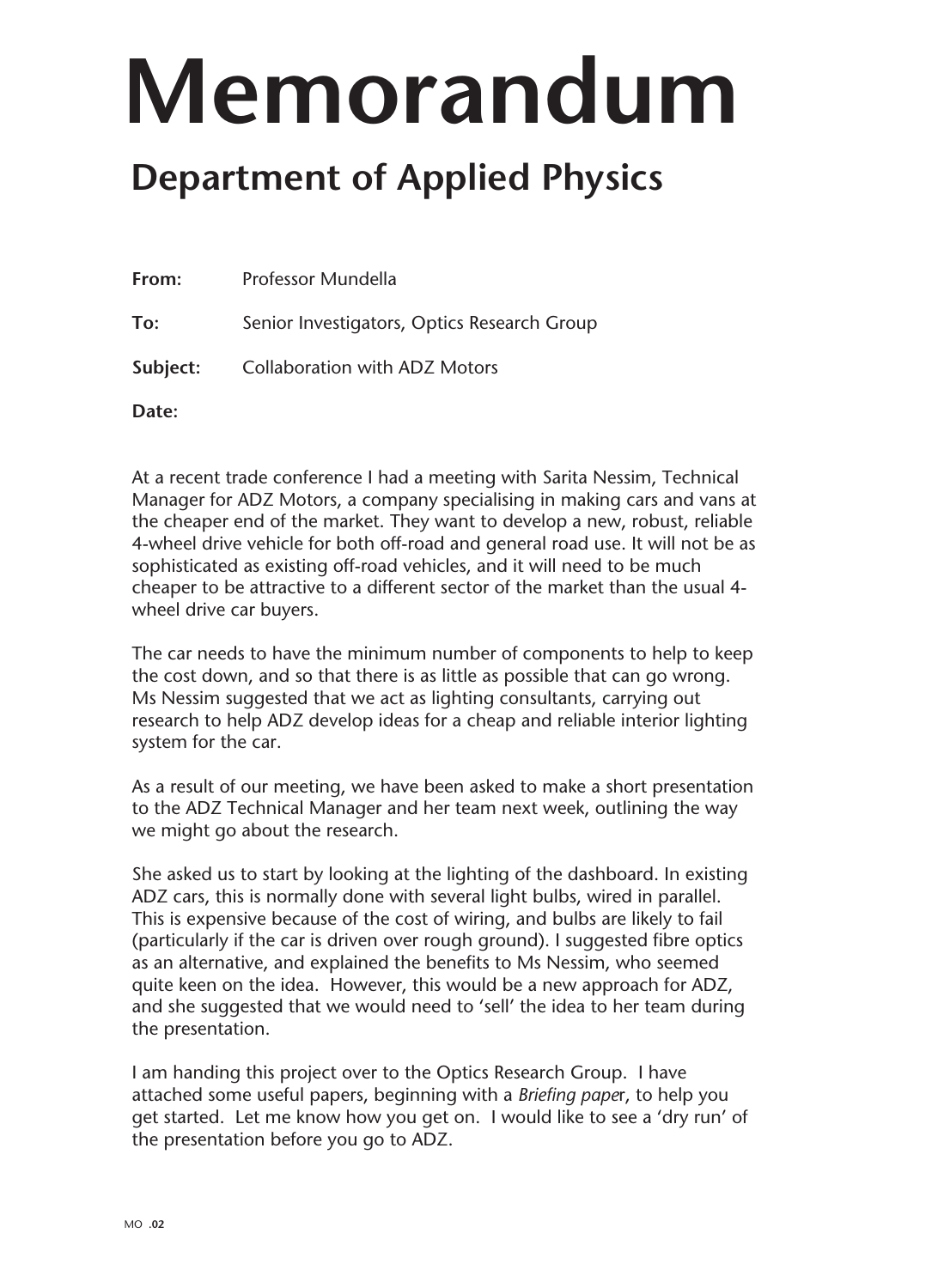# **Department of Applied Physics**

### **Briefing Paper**

#### **ADZ Project**

These notes are to help you plan the ADZ presentation.

I suggest the presentation has the following parts.

- 1. Introduction to the Department of Applied Physics (I will do this, so don't spend any time preparing this section).
- 2. Fibre optics technology
	- What is fibre optics? (I enclose a recent article from the local paper which gives some good examples of where fibre optic technology is used in everyday life. You could use this to provide background information to the ADZ team).
	- How does an optical fibre work? (You will need to explain about total internal reflection - don't go into too much detail - just enough to explain how light travels down the fibre without getting out).
	- Current research carried out by the department into fibre optics. This is the tricky bit. Read Research report 22B - *Do all transparent materials work as optical fibres*? This describes some work carried out to find an alternative to expensive, high purity optical fibres. The results and conclusions in the report are insufficient for use in the presentation. The research team which produced the report some time ago did make several recommendations for further work. I suggest that you follow up some of their ideas. Use the findings from your own investigations in the presentation. This will show ADZ the kind of work we are doing, and how it is relevant to their needs.
- 3. Ideas for using fibre optic technology in cars. We will need to offer them some suggestions about where fibre optics can be used. Remember ADZ are looking for a cheap and reliable design for their car's interior lighting system. Use simple diagrams, each with a brief description, for this section.
- 4. Advantages and disadvantages of using fibre optic technology in cars - both for the manufacturer and the motorist.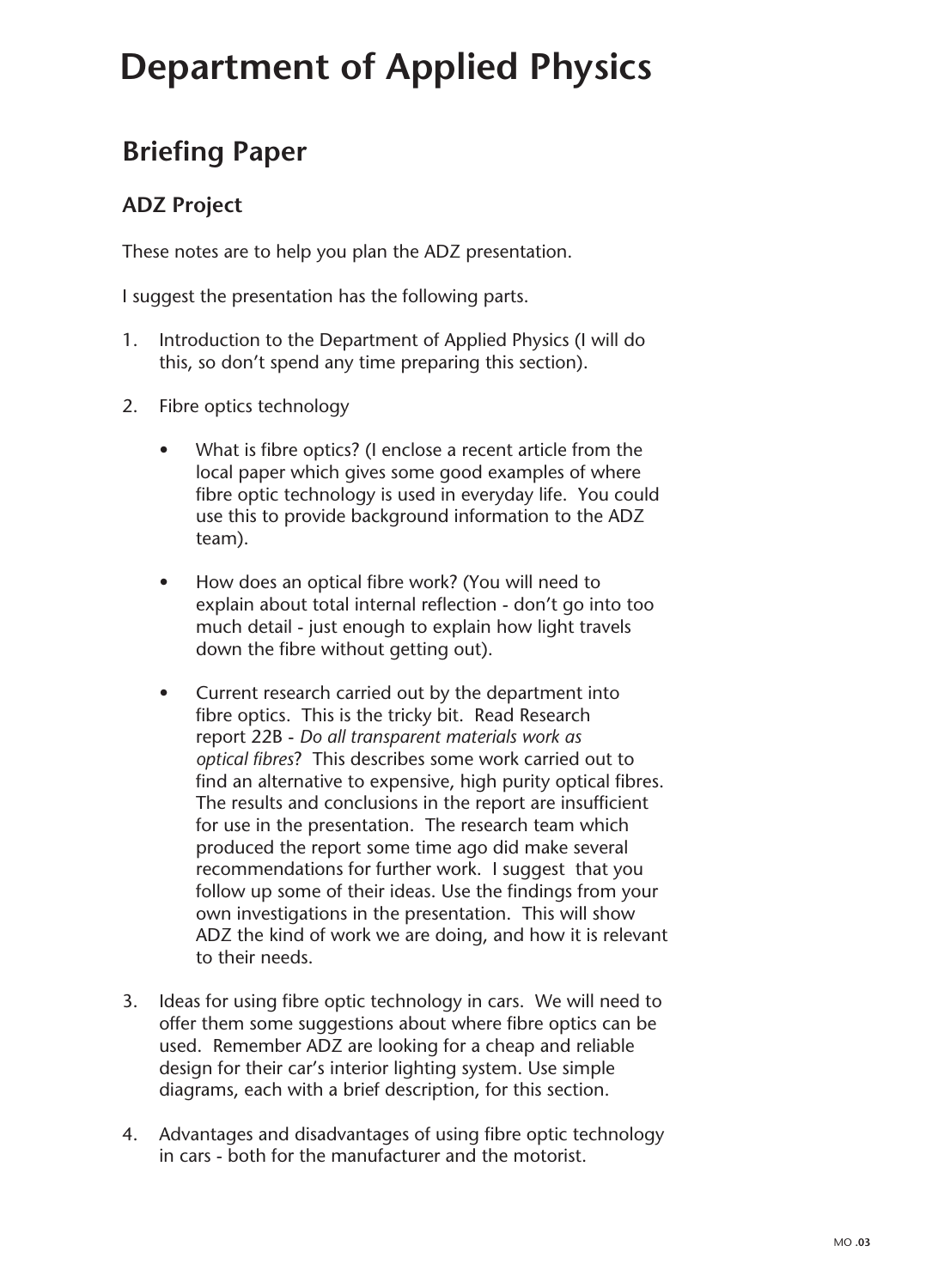# **Light under your feet**

*What's going on down your street? Many Exton streets have been receiving the attentions of digging crews from the cable TV company OptiCo. Our reporter Tina Kelly investigated*.

### **Cables not wires**

OptiCo's Kay Bell took me to see the work being done to bring cable TV to the homes of Exton. Thick black wires were being laid in a channel dug along the pavement. Were these the cables which will bring TV programmes to our homes? Kay explained:

"In fact, these cables are not wires. They contain optical fibres, which are glass fibres capable of carrying dozens of TV channels at the same time. They have light rather than electricity travelling along them.

"The great advantage is that the householder doesn't experience the same problems you get with reception using an aerial, and they can receive many more channels."

So, the TV pictures are being beamed along these glass fibres?

"Not exactly," explained Kay. "The cables carry a light signal with the TV programmes in digital code.

The light flashes on and off at high speed, a bit like a modern version of Morse Code. Then the decoder box changes the flashing light signal into the usual electrical signal which your TV set needs to make it work"

#### **Travelling light**

So now you know. Under your feet as you walk the streets of Exton, television programmes are travelling along at the speed of light. To find out more about optical fibres, I went to see Professor Harriet Matthews at Exton University."There's nothing very new about optical fibres. BT sends most of our longdistance telephone calls along 'light pipes' these days. They are the same fibres used by surgeons to look inside the human body when they use an endoscope."

So how does an optical fibre work?

"It's a clever idea, but very simple. You shine light in at one end of a long glass thread, and it comes out at the other. It follows the curves of the fibre, bouncing along inside. Provided there aren't any sharp bends, all of the light which you put in at one end comes out at the other.

"The important thing is that the glass must be very pure, because the light may have to travel a hundred kilometres or more. If the glass wasn't perfectly clear, the light would never make it to the other end."

#### **The future?**

So how does Professor Matthews see this field developing?

"Optical fibres work by something called total internal reflection. The same principle is used in binoculars, and even in the reflectors on the back of a bicycle. It's an excellent way of getting light from one place to another. We're always on the lookout for new ways of using total internal reflection."

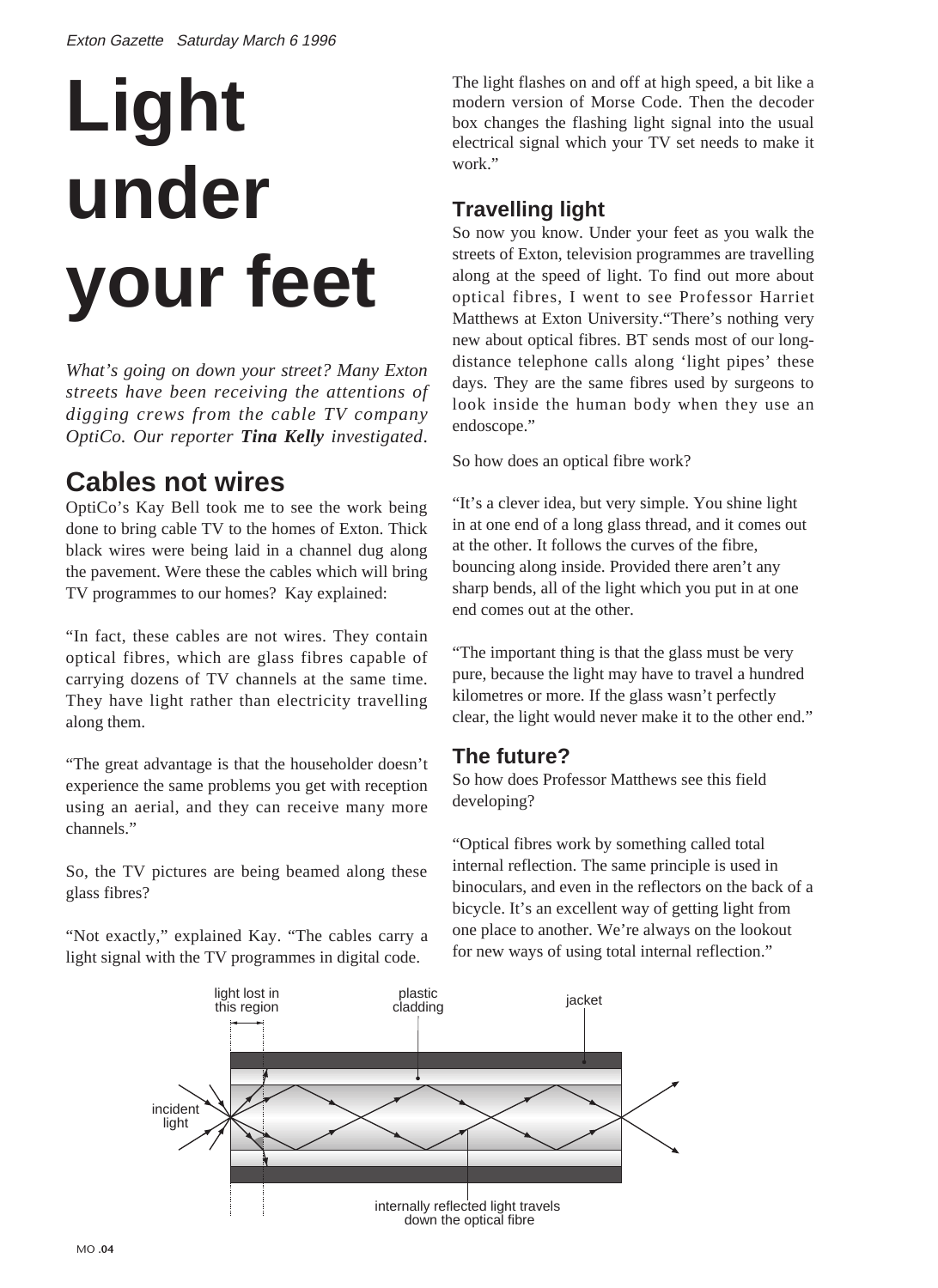# **Research Report 22B**

# **Do all transparent materials work as optical fibres?**

#### **Aim**

To find out which transparent materials can transmit light by total internal reflection and would be suitable as inexpensive alternatives to higher purity optical fibre glass, for use in car internal lighting systems.

#### **Background**

Light can travel along a fibre optic cable by reflecting off the inner surfaces. To transmit light over long distances the cable must be made of expensive, pure glass. To send light over a distance of a metre or so it should not be necessary to use such expensive materials.

We decided to investigate some everyday materials to find a cheaper alternative.

#### *Materials used*

- lengths of Perspex rod and tube
- polycarbonate strip (similar to the material used in lemonade bottles)
- PVC tubing
- polythene rod
- soda glass rod
- borosilicate glass (Pyrex)
- nylon cord (similar to the material used in garden strimmers)

#### **Method**

Our first trial was to see if we could get some light out of the end of the samples. We set up the equipment as shown below. We put one end of each sample in turn right up to the lamp, and bent them so that we could see if any light was coming from the end. If in doubt, we pointed the end of the sample at a piece of white paper.



*Fig. 1 Method for testing materials to see if they will transmit light*

#### **Results**

All materials were transparent (clear).

| <b>Material</b>    | Light out of end? |
|--------------------|-------------------|
| Perspex            | yes               |
| polycarbonate      | yes (pink colour) |
| <b>PVC</b>         | no                |
| polythene          | no                |
| soda glass         | yes               |
| borosilicate glass | yes               |
| nylon              | no                |